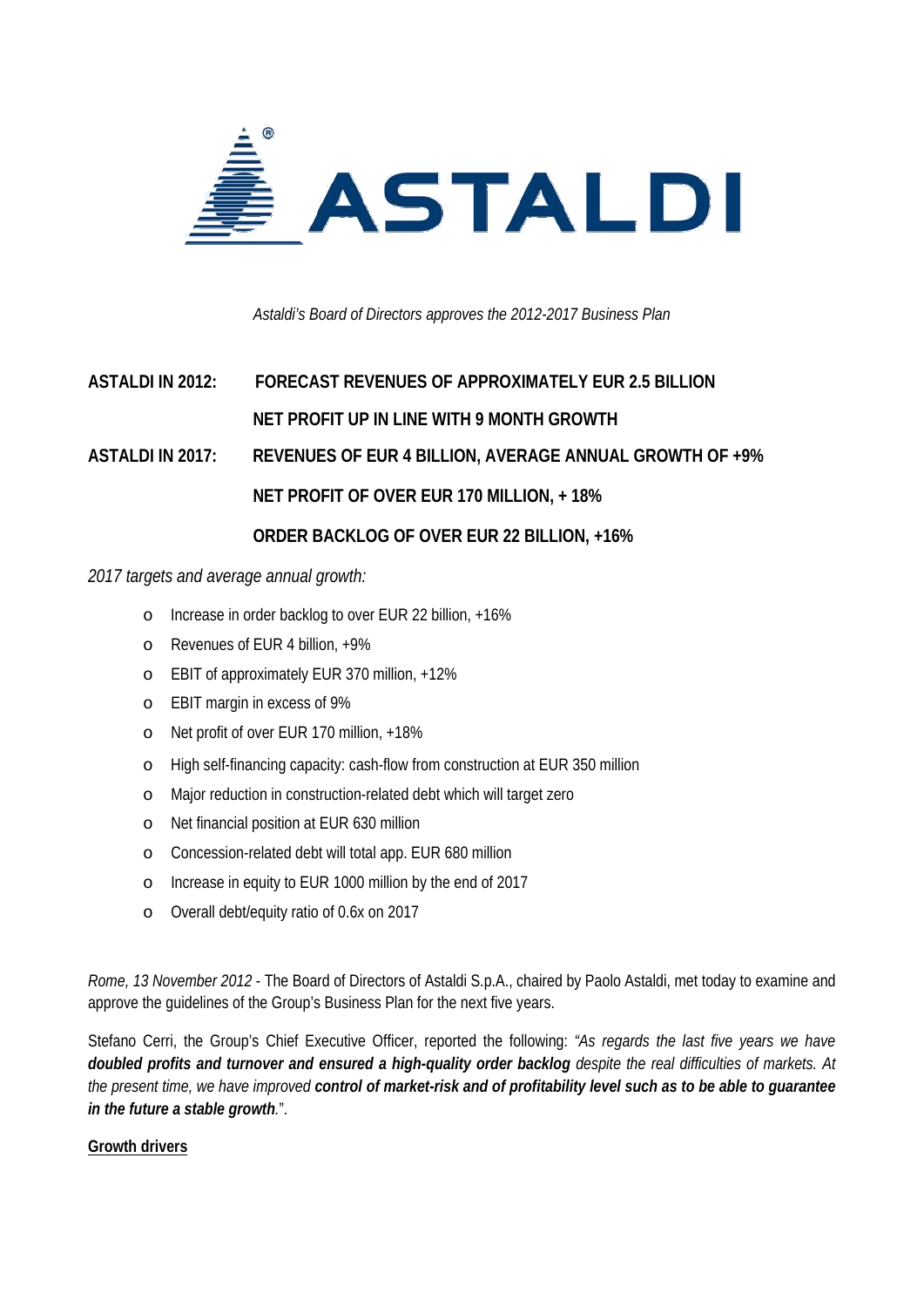The **2012-2017 Business Plan reaps the rewards and benefits from the results achieved in relation to the previous Business Plan, laying the foundations for an additional period of growth for the Group. Growth drivers are based on consolidating the Company's hallmark features such as** its strong competitive positioning, high-quality order backlog and highly qualified management, and introduce new ideas compared to the past, aiming at optimising **the Group's improved integrated offer capacity and maximising the value of concession activities.**

We will see intensification of the Group's role in areas where traditionally present and the strengthening of new markets (Canada and Russia) that can already offer interesting development opportunities, while rescaling of activities in the Middle East. Italy will continue to play an all-important role, also thanks to opportunities and synergies that may arise from the concessions sector.

The 2012-2017 Business Plan consolidates the current development model, including through the optimisation of processes to integrate the various operating areas. Said model reflects the know-how acquired in the construction and concessions sectors, as well as the skills consolidated in the engineering systems and project management sectors, also thaks to the recent acquisitions (NBI Impianti ed Energia, TEQ).

| <b>Consolidated strategic goals</b><br>(EUR) | 2012 Targets                  | 2017 Targets         | <b>Average YOY</b><br>change<br>2012-2017 |
|----------------------------------------------|-------------------------------|----------------------|-------------------------------------------|
| Order backlog                                | $~11$ billion                 | $~22$ billion        | $-16%$                                    |
| Total revenues                               | $\sim$ 2.5 billion            | $\sim$ 4 billion     | $- +9\%$                                  |
| <b>EBIT</b>                                  | $\sim$ 210 million            | $\sim$ 370 million   | $-12\%$                                   |
| EBIT margin (%)                              | $~8.5\%$                      | $>9\%$               | $\overline{\phantom{m}}$                  |
| Net profit                                   | In line with<br>9M2012 growth | $>170$ billion       | $-+18%$                                   |
| Invested capital                             | $\sim$ 1.2 million            | $\sim$ 1.7 million   |                                           |
| Net financial debt                           | $~50$ million                 | $~5$ 630 million     |                                           |
| Equity                                       | $~540$ million                | $\sim$ 1,000 million |                                           |
| Debt/equity ratio                            | 1.2x                          | 0.6x                 |                                           |

# **Economic and equity targets**

The **order backlog will amount to approximately EUR 22 billion** with **an average YOY growth of approximately** +**16%**. **Construction will total EUR 13 billion** thanks to the significant role of contracts with a high technological content (EPC, General Contracting) and orders deriving from partnerships with the concessions and plant engineering sectors. **Concessions will total EUR 9 billion**, mostly represented by projects that have already been singled out. We must remember that the development model adopted for concessions provides for a risk/return ratio that is mitigated by minimum fees (availability charges, minimum traffic, water rights) which are already able to guarantee more than 50% of total revenues and hence the return on the investment made.

**The breakdown of orders from a geographical and sector viewpoint sees Italy accounting for approximately 38% of the backlog**, while the remaining 62% is guaranteed by foreign activities, hence the consolidation of traditional markets is planned along with additional contribution from areas the Group has recently made its entry into. As regards sectors, **transport infrastructures will continue to play a key role**, but there will also be an increase in the contribution from energy and non-residential construction (especially thanks to expertise acquired in the healthcare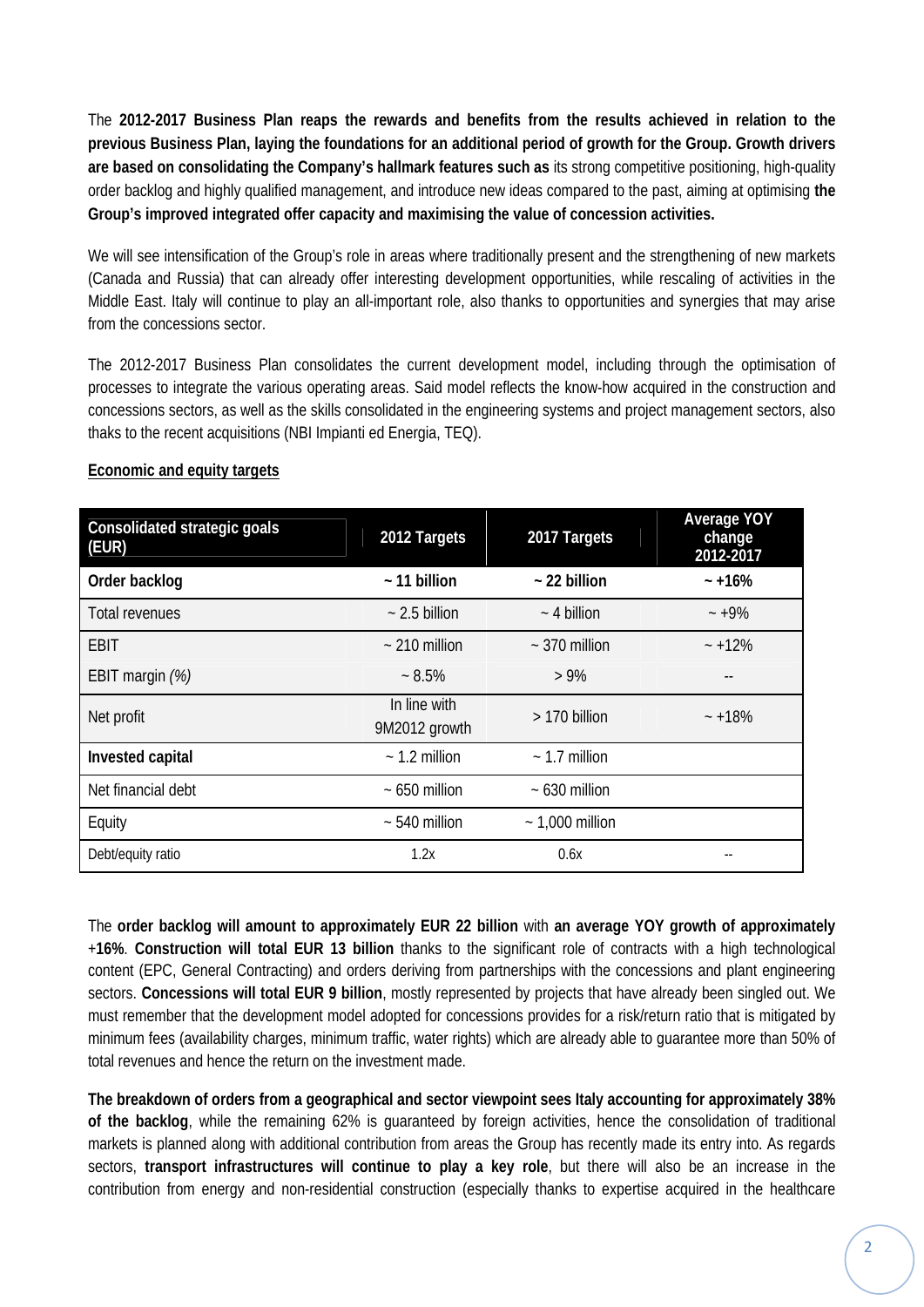construction sector) and from the engineering systems and facility management thanks to the development of solutions integrated with the know-how of the subsidiary NBI Impianti ed Energia.

**Total revenues will amount to EUR 4 billion with an average YOY growth of +9%** (approximately EUR 2.5 billion forecast for the end of 2012). The planned growth will be backed up by the strengthening of the Group's role in areas where traditionally present (Italy, Europe and Turkey, the Maghreb, Latin America and North America), as well as by consolidation of markets recently entered into (Canada and Russia) able to ensure major development opportunities. Rescaling of the Group's presence is planned in the Middle East where it will limit itself to completing projects currently in progress and where it does not consider the singling out of new investment opportunities to be of interest.

The **EBIT margin will stand at over 9%** (approximately 8.5% forecast for the end of 2012) and will benefit from (i) **the good quality of orders in the backlog** which, in turn, is the result of multi-year, coherent planning of activities; (ii) **the increasing focus on EPC and general contracting initiatives** that, by their very nature, are able to promote the achievement of interesting economies of scale; (iii) **the improved integrated offer capacity** which, on the one hand, will ensure the flow of new construction contracts linked to concession projects that, by their very nature, offer higher margins and, on the other, will offer the opportunity to absorb the portion of margin which to date was instead left to third parties (industrial partnership logic as a result of vertical integration).

**Net profit will increase to more than EUR 170 million** which is equal to an **average YOY growth of +18%**, also thanks to the contribution from concessions.

With regard to planned growth, **total investments** of approximately EUR 700 million are planned for the whole duration of the Business Plan, mostly self-financed by cash flow from construction projects that will generate cash flow totalling EUR 350 million. Concessions will also guarantee a significant share of self-financing with dividends from the SPVs for a total of approximately EUR 100 million over the five year plan. Lastly, the plan includes the valuation in terms of financial transaction of some concession activities in order to cash-in the value created by the investment made and to support additional growth.

Investments during the Business Plan period will be mainly linked to concession projects already singled out, and will be carried out thanks to good cash flow generation from construction projects and the extension of debt repayments.

Requalification of invested capital, backed up by a high-quality order backlog with high margins, will ensure more marked cash flow generation by the construction sector which will be used to support concession investments.

**Overall net financial debt will amount to approximately EUR 630** (approximately EUR 650 million forecast for the end of 2012). A forecast increase in equity to approximately EUR 1,000 million is planned (approximately EUR 540 million forecast for the end of 2012), also thanks to a profit retention policy which provides for a pay-out ratio of approximately 25%. Therefore, the overall debt/equity ratio will stand at 0.6x (1.2x forecast for the end of 2012).

The 2012-2017 Business Plan will be presented to the financial community in Milan on 15 November – for more details, please consult www.astaldi.com.

°°°

*ASTALDI GROUP is the leading General Contractor in Italy, working in the design, construction and management of public infrastructures and large-scale civil engineering works, mainly in the transport infrastructure, energy production plant, civil and industrial construction, and plant engineering sectors. It has been listed on the Italian Stock Exchange since 2002 and holds 89th position in the list of Top Global Contractors. ASTALDI GROUP ended 2011 with an order backlog of over EUR 10 billion, a turnover*